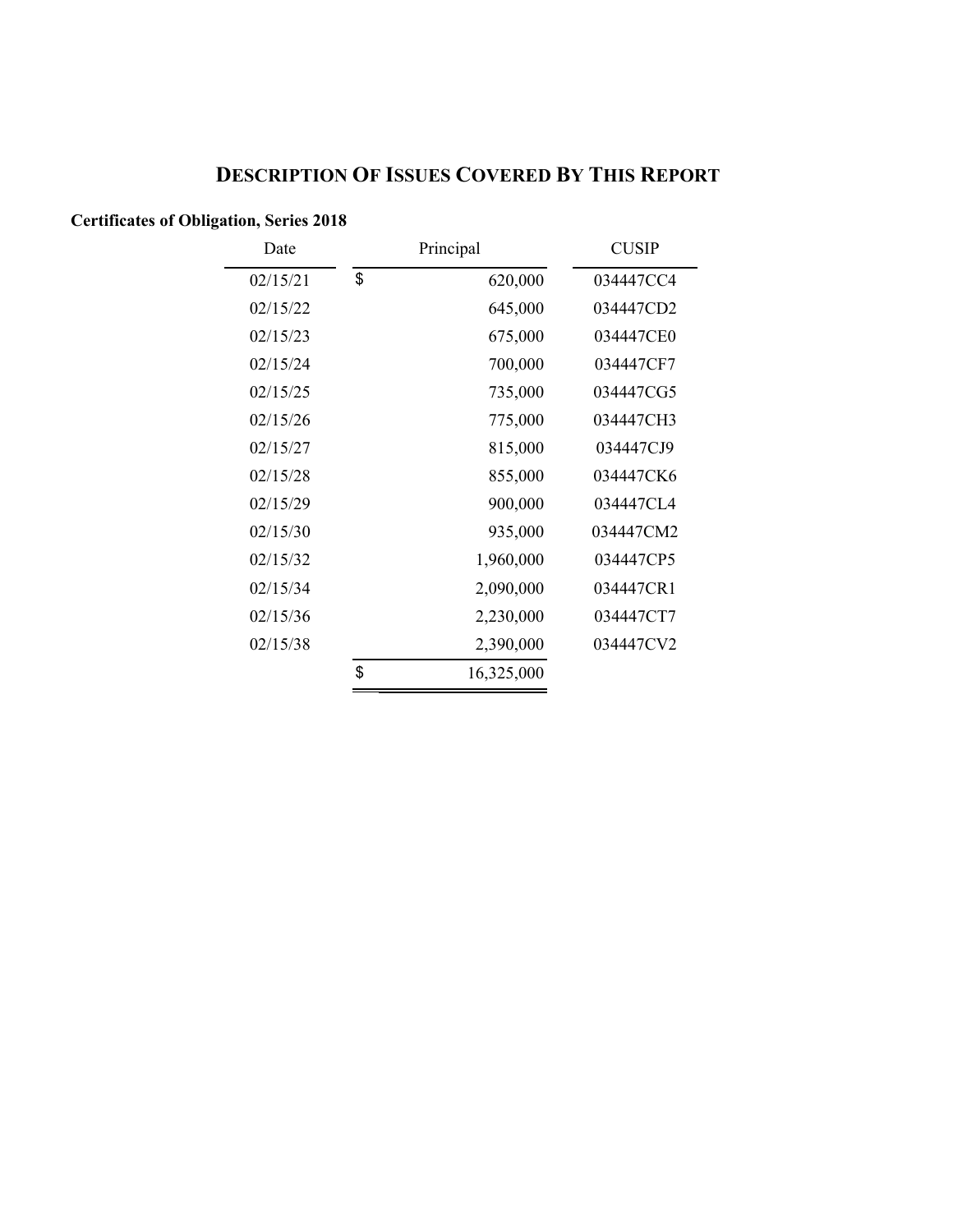# CONTINUING DISCLOSURE REPORT FOR THE FISCAL YEAR ENDED SEPTEMBER 30, 2019

# ANDREWS COUNTY, TEXAS

GENERAL OBLIGATION

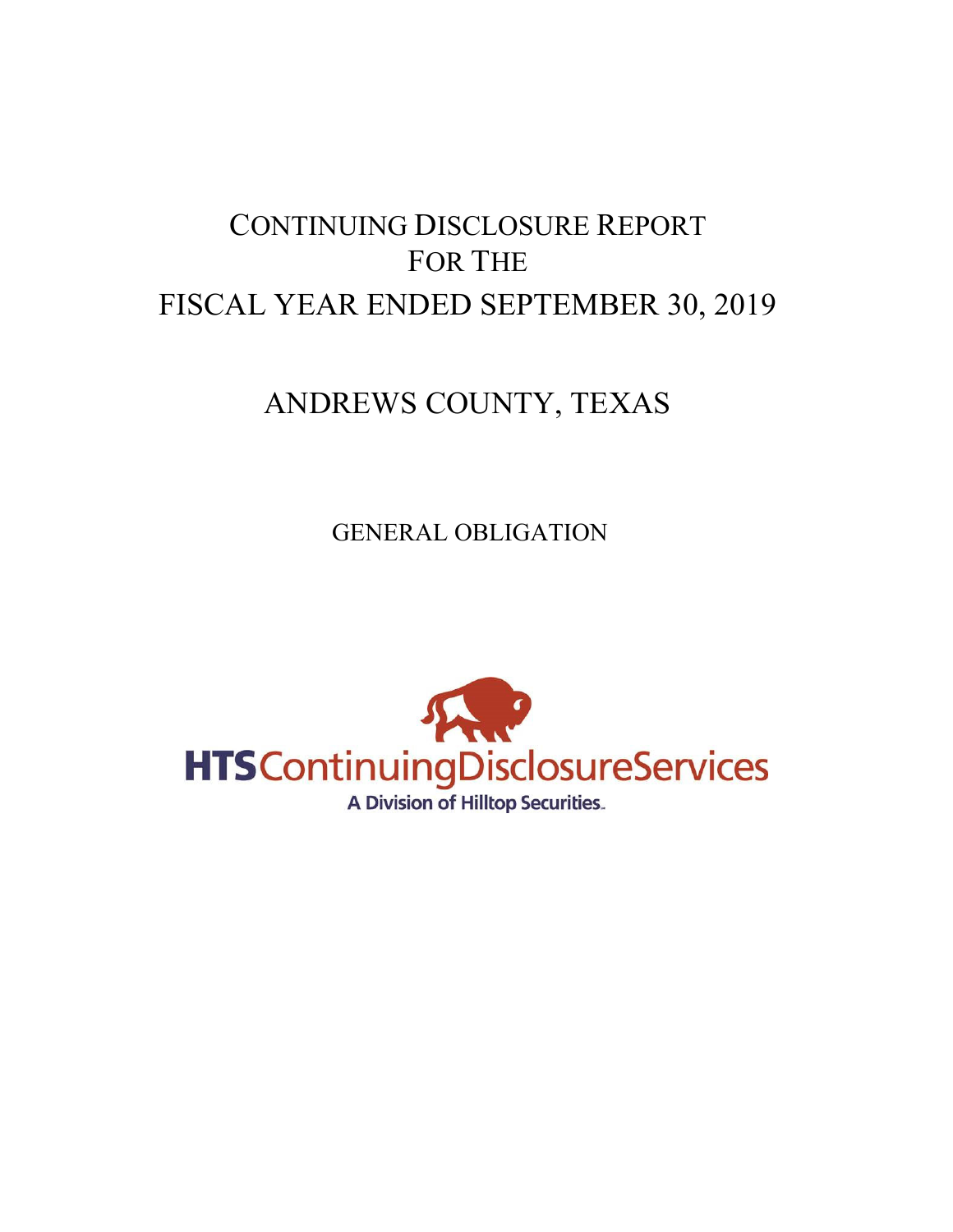#### **FINANCIAL STATEMENTS**

The audited financial statements for the County for the fiscal year ended September 30, 2019 are being filed directly with the Municipal Securities Rulemaking Board's Electronic Municipal Market Access ("EMMA"), and are hereby incorporated by reference into this Annual Continuing Disclosure Report.

#### **SIGNATURE OF ISSUER**

The information set forth herein has been obtained from the County and other sources believed to be reliable, but such information is not guaranteed as to accuracy or completeness and is not to be construed as a promise or guarantee. This Annual Continuing Disclosure Report may contain, in part, estimates and matters of opinion which are not intended as statements of fact, and no representation is made as to the correctness of such estimates and opinions, or that they will be realized. The information and expressions of opinion contained herein are subject to change without notice, and the delivery of this Annual Continuing Disclosure Report will not, under any circumstances, create any implication that there has been no change in the affairs of the County or other matters described.

#### **Andrews County, Texas**

/s/

Carol White Auditor

Approved for Submission**:**

03/23/2020

Date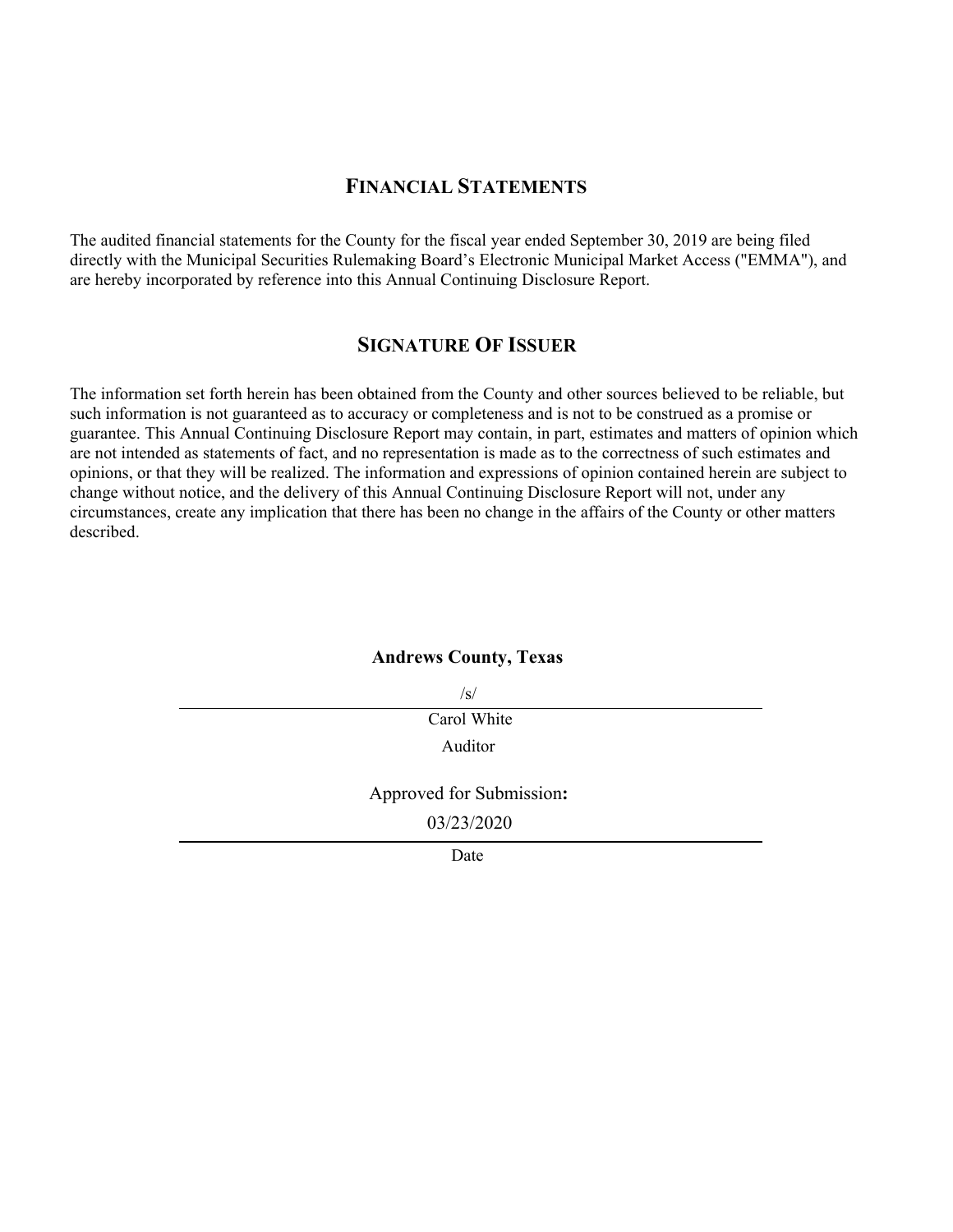# **CERTIFICATE OF SUBMISSION OF ANNUAL REPORT**

Subject to the continuing disclosure requirements of SEC Rule 15c2-12, this Annual Continuing Disclosure Report for the Andrews County, Texas with respect to the issues listed on the report cover was submitted directly to the Municipal Securities Rulemaking Board's Electronic Municipal Market Access ("EMMA") listed below.

> Municipal Securities Rulemaking Board ("MSRB") via the Electronic Municipal Market Access ("EMMA") system

HTS Continuing Disclosure Services, A Division of Hilltop Securities Inc.

Signed by:

/s/ Jonathan McClellan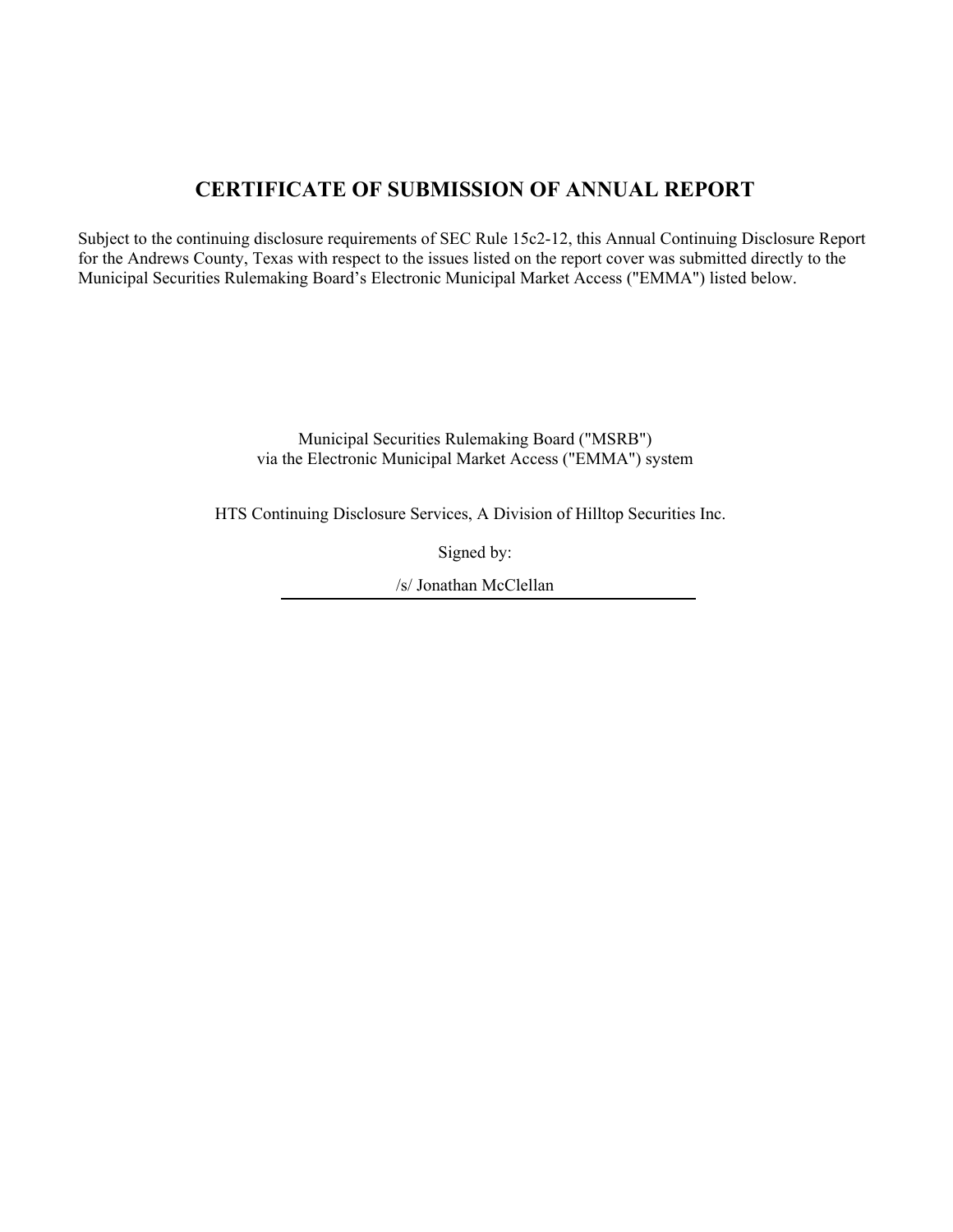# **ANDREWS COUNTY, TEXAS 2020 GENERAL OBLIGATION DEBT REPORT**

#### **TABLE 1 – VALUATIONS, EXEMPTIONS AND GENERAL OBLIGATION DEBT (1)**

 $\mathcal{L}=\mathcal{L}^{\mathcal{L}}$ 

| FYE 2020 Market Valuation Established by the Andrews County Appraisal District |                 |                 |
|--------------------------------------------------------------------------------|-----------------|-----------------|
| (excludes totally exempt property)                                             |                 | \$5,625,563,833 |
| Less Exemptions/Reductions at 100% Market Value:                               |                 |                 |
| Residence Homestead                                                            | \$122,530,313   |                 |
| Disabled/Over 65 Local Optional Exemptions                                     | 13,080,001      |                 |
| Veterans Exemptions                                                            | 3,133,701       |                 |
| <b>Pollution Control Loss</b>                                                  | 4,765,211       |                 |
| <b>Productivity Loss</b>                                                       | 200,808,620     |                 |
| Value lost to 10% Cap                                                          | 16,994,892      |                 |
| Abatements                                                                     | 17,397,852      | 378,710,590     |
| 2019/20 Taxable Assessed Valuation                                             |                 | \$5,246,853,243 |
| County Funded Debt Payable from Ad Valorem Taxes as of 3/15/20                 | 16,325,000<br>S |                 |
| Funded Debt Payable from Ad Valorem Taxes                                      |                 | 16,325,000<br>S |
| Ratio General Obligation Debt to Taxable Assessed Valuation                    |                 | 0.31%           |
|                                                                                |                 |                 |

 2020 Estimated Population - 18,500 Per Capita Taxable Assessed Valuation - \$283,614

Per Capita Funded Debt Payable from Ad Valorem Taxes - \$882

 $(1)$  A substantial portion of the County's taxable assessed valuation is comprised of minerals, consisting of oil and natural gas mineral interests; and, fluctuations in the County's taxable assessed valuation in recent years has been largely attributable to changes in mineral values and related changes in (i) drilling activity, (ii) the amount of oil and natural gas produced from new and existing wells and (iii) levels of economic activity associated with such drilling and mineral production. The County cannot predict the value of mineral reserves in the County for any future year.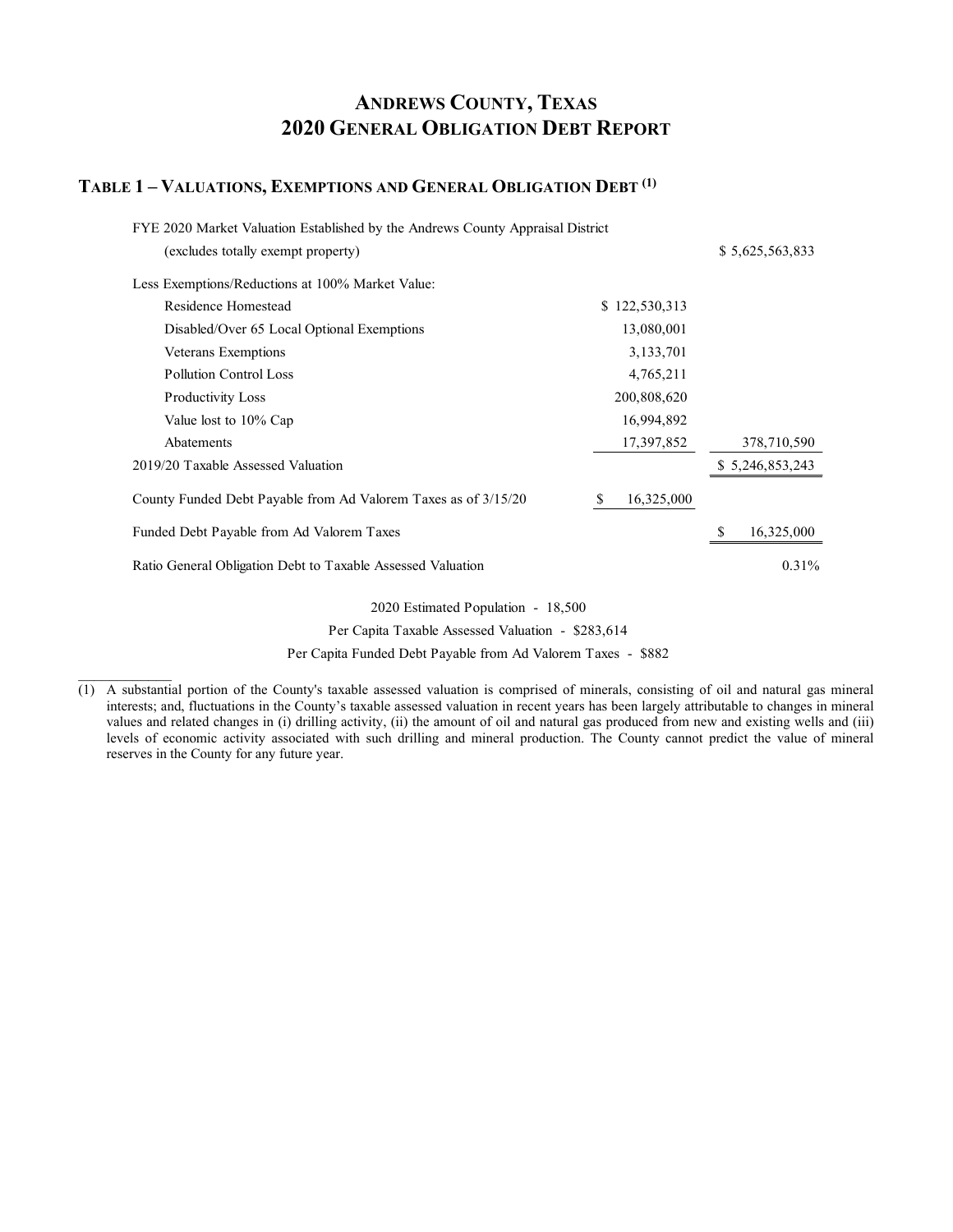#### **TABLE 2 – TAXABLE ASSESSED VALUATIONS BY CATEGORY (1)**

| 2020             |          | 2019               |          | 2018              |                                                             |  |
|------------------|----------|--------------------|----------|-------------------|-------------------------------------------------------------|--|
|                  | $%$ of   |                    | $%$ of   |                   | $%$ of                                                      |  |
| Amount           | Total    | Amount             | Total    | Amount            | Total                                                       |  |
| 792,890,547<br>S | 14.09%   | 742,348,659<br>\$. | 14.40%   | 730,650,729<br>S. | 15.46%                                                      |  |
| 22,698,457       | $0.40\%$ | 22,434,066         | 0.44%    | 22,498,369        | 0.48%                                                       |  |
| 13,046,977       | 0.23%    | 14,390,345         | 0.28%    | 14,529,229        | 0.31%                                                       |  |
| 219,096,539      | 3.89%    | 220,456,379        | 4.28%    | 225,402,238       | 4.77%                                                       |  |
| 38,441,842       | $0.68\%$ | 36,346,935         | 0.71%    | 29,453,419        | 0.62%                                                       |  |
| 264, 201, 708    | 4.70%    | 249,778,995        | 4.85%    | 243,005,910       | 5.14%                                                       |  |
| 3,468,941,879    | 61.66%   | 3,176,395,512      | 61.63%   | 2,785,051,975     | 58.94%                                                      |  |
| 338,762,820      | $6.02\%$ | 288,574,036        | 5.60%    | 248,876,774       | 5.27%                                                       |  |
| 435,324,930      | $7.74\%$ | 383,656,850        | 7.44%    | 407,110,343       | 8.62%                                                       |  |
| 23,612,590       | 0.42%    | 19,633,761         | 0.38%    | 18,278,984        | 0.39%                                                       |  |
| 8,545,544        | 0.15%    |                    | $0.00\%$ |                   | $0.00\%$                                                    |  |
| \$5,625,563,833  | 100.00%  | \$5,154,015,538    | 100.00%  | \$4,724,857,970   | 100.00%                                                     |  |
| (378, 710, 590)  |          | (387,237,996)      |          | (394,439,397)     |                                                             |  |
| \$5,246,853,243  |          | \$4,766,777,542    |          | \$4,330,418,573   |                                                             |  |
|                  |          |                    |          |                   | Taxable Appraised Value for Fiscal Year Ended September 30, |  |

Taxable Appraised Value for Fiscal Year Ended September 30,

|                                       | 2017              |          | 2016             |          |
|---------------------------------------|-------------------|----------|------------------|----------|
|                                       |                   | $%$ of   |                  | $%$ of   |
| Category                              | Amount            | Total    | Amount           | Total    |
| Real, Residential, Single Family      | \$<br>714,052,882 | 17.92%   | 679,222,001<br>S | 12.61%   |
| Real, Residential, Multi Family       | 18,443,508        | 0.46%    | 18,592,954       | 0.35%    |
| Real, Vacant Lots/Tracts              | 15,032,007        | 0.38%    | 15,774,373       | 0.29%    |
| Real, Acreage (Land Only)             | 225,621,707       | 5.66%    | 225,462,506      | 4.19%    |
| Farm and Ranch Improvements           | 29,463,290        | 0.74%    | 28,034,127       | 0.52%    |
| Real, Commercial and Industrial       | 246,537,800       | 6.19%    | 280,692,687      | 5.21%    |
| Real, Oil, Gas/Other Mineral Resrvs   | 2,103,375,188     | 52.79%   | 3,413,379,329    | 63.38%   |
| Real and Tangible Personal, Utilities | 207,816,151       | 5.22%    | 209,959,528      | 3.90%    |
| Personal Commercial and Industrial    | 405,762,550       | 10.18%   | 497,605,677      | 9.24%    |
| Mobile Homes                          | 18,060,748        | 0.45%    | 16,462,104       | 0.31%    |
| Residential Inventory                 | 40,854            | $0.00\%$ | 106,086          | $0.00\%$ |
| <b>Total TAV Before Exemptions</b>    | \$3,984,206,685   | 100.00%  | \$5,385,291,372  | 100.00%  |
| Less: Total Exemptions/Reductions     | (398, 600, 327)   |          | (403, 743, 781)  |          |
| Taxable Assessed Value                | \$3,585,606,358   |          | \$4,981,547,591  |          |

 $\mathcal{L}=\mathcal{L}^{\mathcal{L}}$ 

Note: Valuations shown are certified taxable assessed values reported by the Andrews County Appraisal District to the State Comptroller of Public Accounts. Certified values are subject to change throughout the year as contested values are resolved and the Appraisal District updates records.

(1) A substantial portion of the County's taxable assessed valuation is comprised of minerals, consisting of oil and natural gas mineral interests; and, fluctuations in the County's taxable assessed valuation in recent years has been largely attributable to changes in mineral values and related changes in (i) drilling activity, (ii) the amount of oil and natural gas produced from new and existing wells and (iii) levels of economic activity associated with such drilling and mineral production. A substantial portion of the United States' proven and accessible oil and natural gas reserves are located in the Permian Basin (which includes the County), and the area has benefited by relative increases in oil and natural gas prices to levels that support drilling activity for the production of oil and gas and provide incentives for older, less productive wells to be reworked, which can extend the life of a well and therefore produce local tax values over a longer period of time. Accordingly, drilling activity and well improvements are significant factors affecting the local and regional economy in the area of the County; however, the County cannot predict the value of mineral reserves in the County for any future year.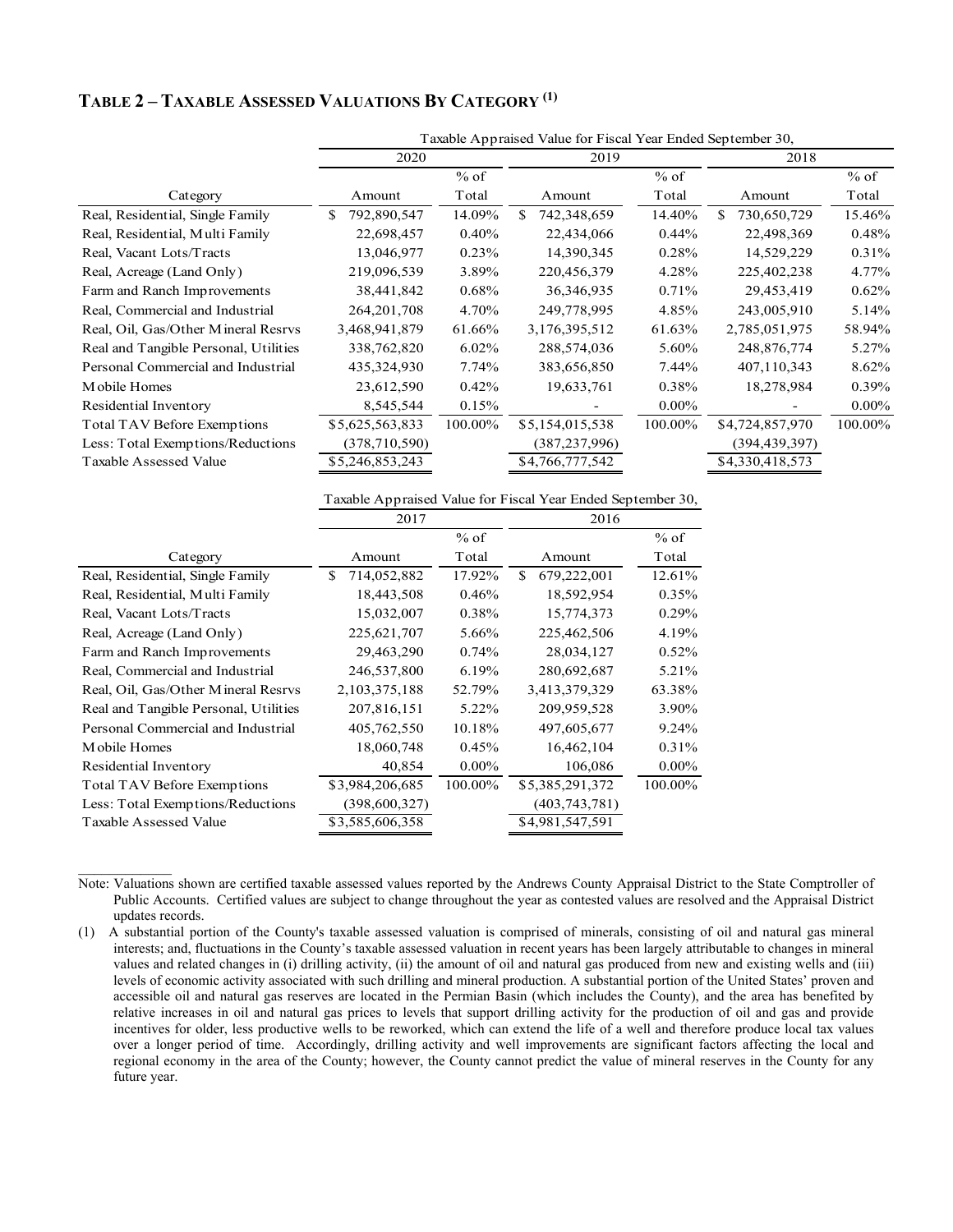#### **TABLE 3 – VALUATION AND GENERAL OBLIGATION DEBT HISTORY**

| Fiscal |                           |                                       | Taxable       | GO Tax Debt                 | Ratio Tax Debt |     | Funded      |  |
|--------|---------------------------|---------------------------------------|---------------|-----------------------------|----------------|-----|-------------|--|
| Year   |                           | Taxable                               | Assessed      | Outstanding                 | to Taxable     |     | Debt        |  |
| Ended  | Estimated                 | Assessed                              | Valuation     | at End                      | Assessed       |     | Per         |  |
| 9/30   | Population <sup>(1)</sup> | Valuation <sup><math>(2)</math></sup> | Per Capita    | of Year                     | Valuation      |     | Capita      |  |
| 2016   | 17,000                    | \$<br>4,981,547,591                   | \$<br>293,032 | \$<br>65,050,000            | 1.31%          |     | \$<br>3,826 |  |
| 2017   | 17,000                    | 3,585,606,358                         | 210.918       | 63,080,000                  | 1.76%          |     | 3,711       |  |
| 2018   | 17,000                    | 4,330,418,573                         | 254.731       | 17,540,000                  | $0.41\%$       |     | 1,032       |  |
| 2019   | 17,000                    | 4,766,777,542                         | 280,399       | 16,920,000                  | $0.35\%$       |     | 995         |  |
| 2020   | 18.500                    | 5,246,853,243                         | 283,614       | $16,325,000$ <sup>(3)</sup> | 0.31%          | (3) | $882^{(3)}$ |  |

(1) Population estimates provided by the County.

(2) As reported by the Andrews County Appraisal District on County's annual State Property Tax Board Reports; subject to change during the ensuing year.

(3) Projected.

 $\mathcal{L}=\mathcal{L}^{\mathcal{L}}$ 

 $\mathcal{L}=\mathcal{L}^{\mathcal{L}}$ 

## **TABLE 4 – TAX RATE, LEVY AND COLLECTION HISTORY**

| Fiscal |   |        |              |                          |                          |
|--------|---|--------|--------------|--------------------------|--------------------------|
| Year   |   |        |              |                          |                          |
| Ended  |   | Tax    |              | $%$ Current              | $%$ Total                |
| 9/30   |   | Rate   | Tax Levy     | Collections              | Collections              |
| 2016   | S | 0.5105 | \$25,430,800 | 99.13%                   | 100.94%                  |
| 2017   |   | 0.5655 | 20,276,604   | 96.60%                   | 98.60%                   |
| 2018   |   | 0.5157 | 22,331,969   | 96.09%                   | 98.88%                   |
| 2019   |   | 0.5189 | 24,734,809   | 91.78%                   | 92.44%                   |
| 2020   |   | 0.5099 | 26,753,705   | $96.58\%$ <sup>(1)</sup> | $97.18\%$ <sup>(1)</sup> |
|        |   |        |              |                          |                          |

(1) Collections through February 28, 2020.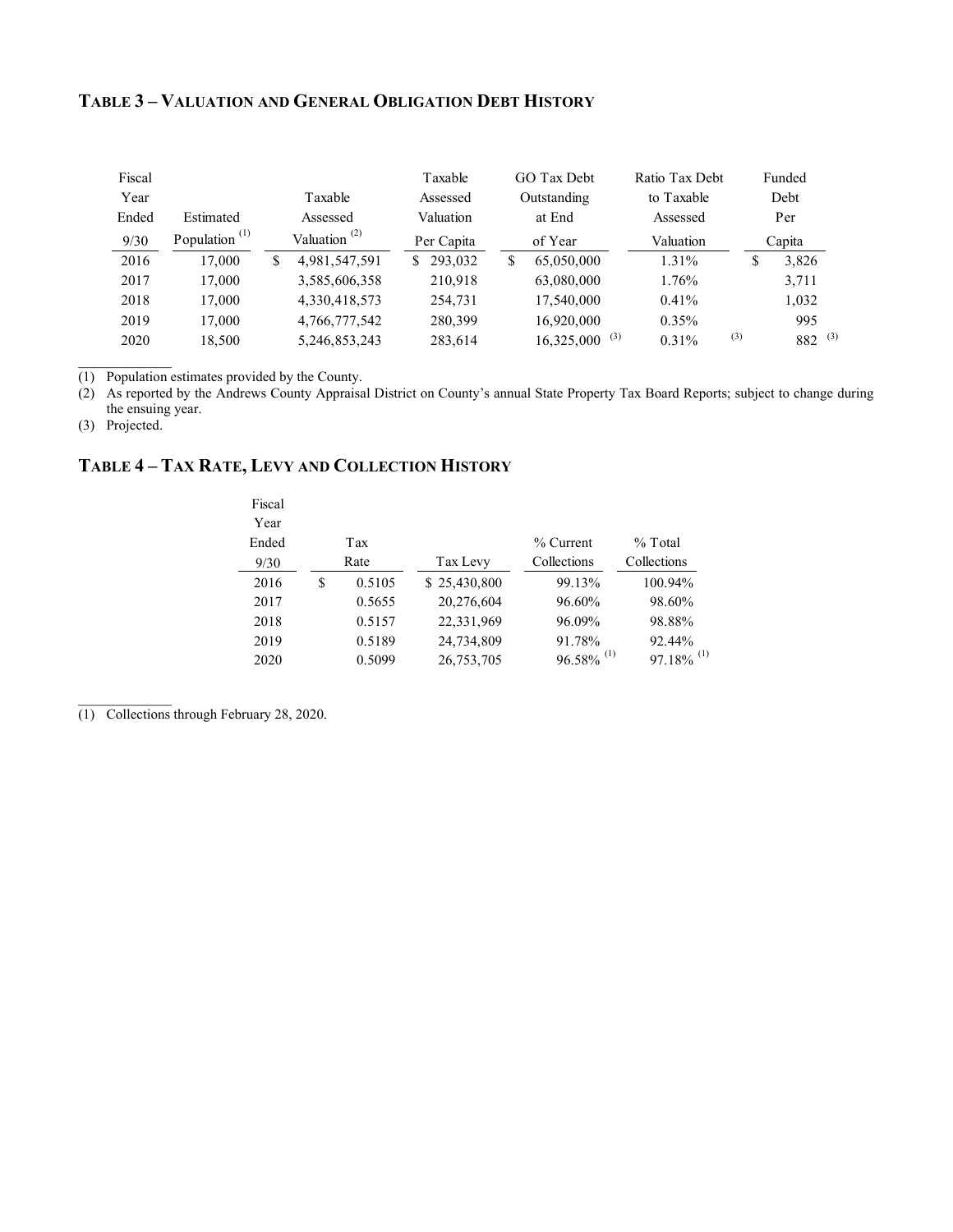## **TABLE 5 – TAX RATE DISTRIBUTION ANALYSIS**

|                                                                                                                           | Fiscal Year Ended September 30, |        |  |        |    |        |    |        |  |        |
|---------------------------------------------------------------------------------------------------------------------------|---------------------------------|--------|--|--------|----|--------|----|--------|--|--------|
|                                                                                                                           |                                 | 2020   |  | 2019   |    | 2018   |    | 2017   |  | 2016   |
| General Fund                                                                                                              | S                               | 0.4282 |  | 0.4325 | S  | 0.4384 | S. | 0.4805 |  | 0.4355 |
| Interest and Sinking Fund                                                                                                 |                                 | 0.0233 |  | 0.03   |    |        |    |        |  |        |
| <b>Total Constitutional Tax Rate</b>                                                                                      | S                               | 0.4515 |  | 0.4599 | S. | 0.4384 | S. | 0.4805 |  | 0.4355 |
| Special Road and Bridge (Road Maintenance) <sup>1/3</sup><br>Farm to Market and Flood Control <sup><math>2/3</math></sup> |                                 | 0.0195 |  | 0.0200 | S  | 0.0258 | S. | 0.0300 |  | 0.0250 |
|                                                                                                                           |                                 | 0.0389 |  | 0.0390 |    | 0.0515 |    | 0.0550 |  | 0.0500 |
| Total Tax Rate                                                                                                            |                                 | 0.5099 |  | 0.5189 |    | 0.5157 |    | 0.5655 |  | 0.5105 |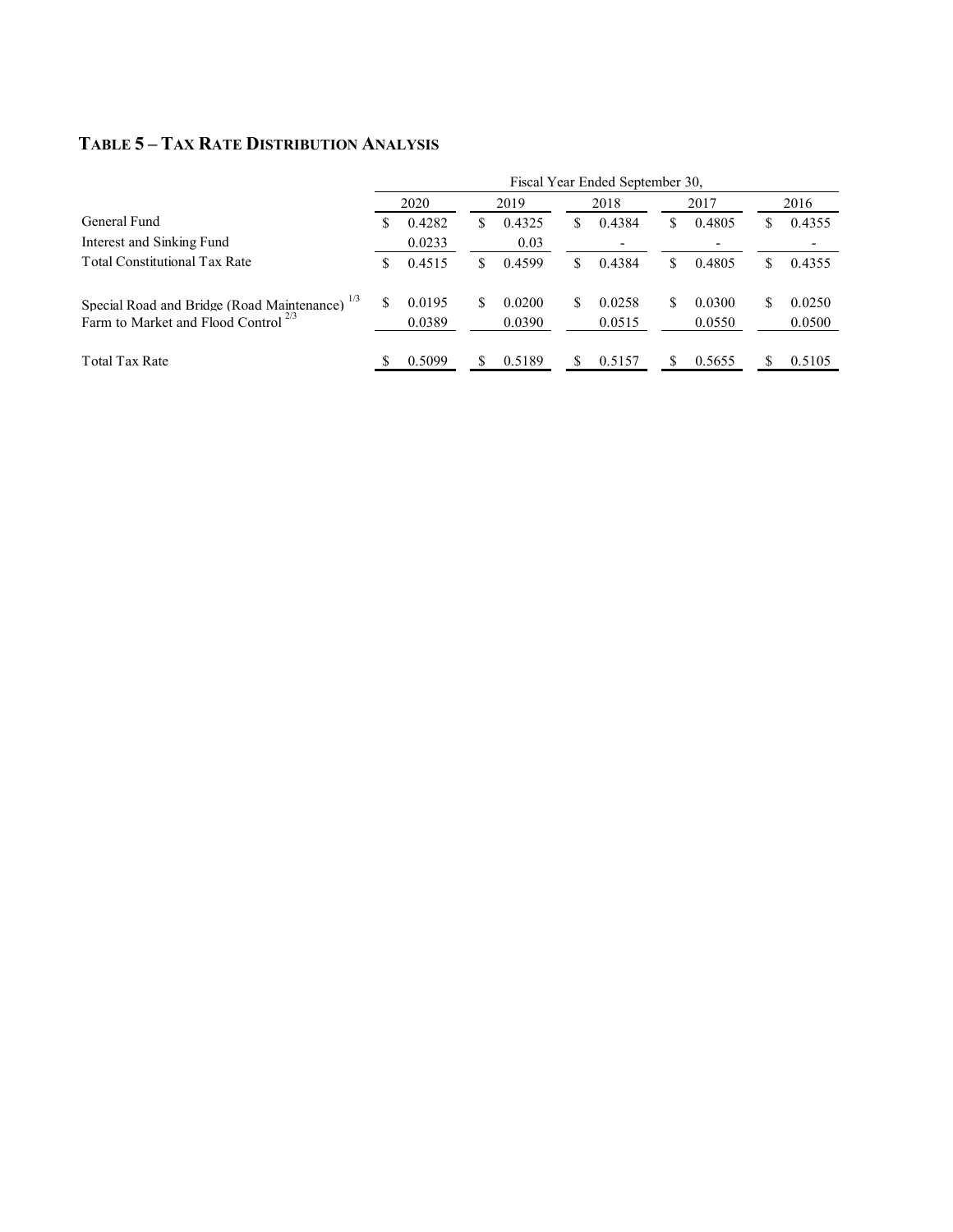# **TABLE 6 – TEN LARGEST TAXPAYERS**

|                                 |                              | 2019/2020       | % of Total |
|---------------------------------|------------------------------|-----------------|------------|
|                                 |                              | Taxable         | Taxable    |
|                                 |                              | Assessed        | Assessed   |
| Name of Taxpayer                | Nature of Property           | Valuation       | Valuation  |
| University of Texas (PUF)       | Perm. University Fund        | 358,798,471     | 6.84%      |
| XTO Energy Inc.                 | Oil & Gas                    | 338,480,420     | 6.45%      |
| COG Operating LLC               | Oil & Gas                    | 338,278,020     | 6.45%      |
| Pioneer Natural Res. USA Inc.   | Oil & Gas                    | 203, 564, 130   | 3.88%      |
| Apache Corp.                    | Oil & Gas                    | 182,627,444     | 3.48%      |
| Fasken Oil & Ranch Ltd.         | Oil $&$ Gas                  | 169,602,136     | 3.23%      |
| Diamondback E&P LLC             | Oil & Gas                    | 157, 166, 925   | $3.00\%$   |
| Oncor Electric Delivery Co. LLC | Electric Utility/Power Plant | 117,989,947     | 2.25%      |
| Conoco Phillips Co.             | Oil & Gas                    | 108,253,010     | $2.06\%$   |
| Chevron Midcontinent LP         | Oil & Gas                    | 82,581,409      | $1.57\%$   |
|                                 |                              | \$2,057,341,912 | 39.21%     |
|                                 |                              |                 |            |

## **TABLE 7 – TAX ADEQUACY**

| 2020 Principal and Interest Requirements                        | S  | 1,236,113 |
|-----------------------------------------------------------------|----|-----------|
| \$0.0242 Tax Rate at 97% Collection Produces                    | S  | 1,237,496 |
|                                                                 |    |           |
| Average Annual Principal and Interest Requirements, 2020 - 2038 |    | 1,237,631 |
| \$0.0243 Tax Rate at 97% Collection Produces                    | S. | 1.242.610 |
|                                                                 |    |           |
| Maximum Annual Principal and Interest Requirements, 2023        | S  | 1,240,263 |
| \$0.0243 Tax Rate at 97% Collection Produces                    | S  | 1,242,610 |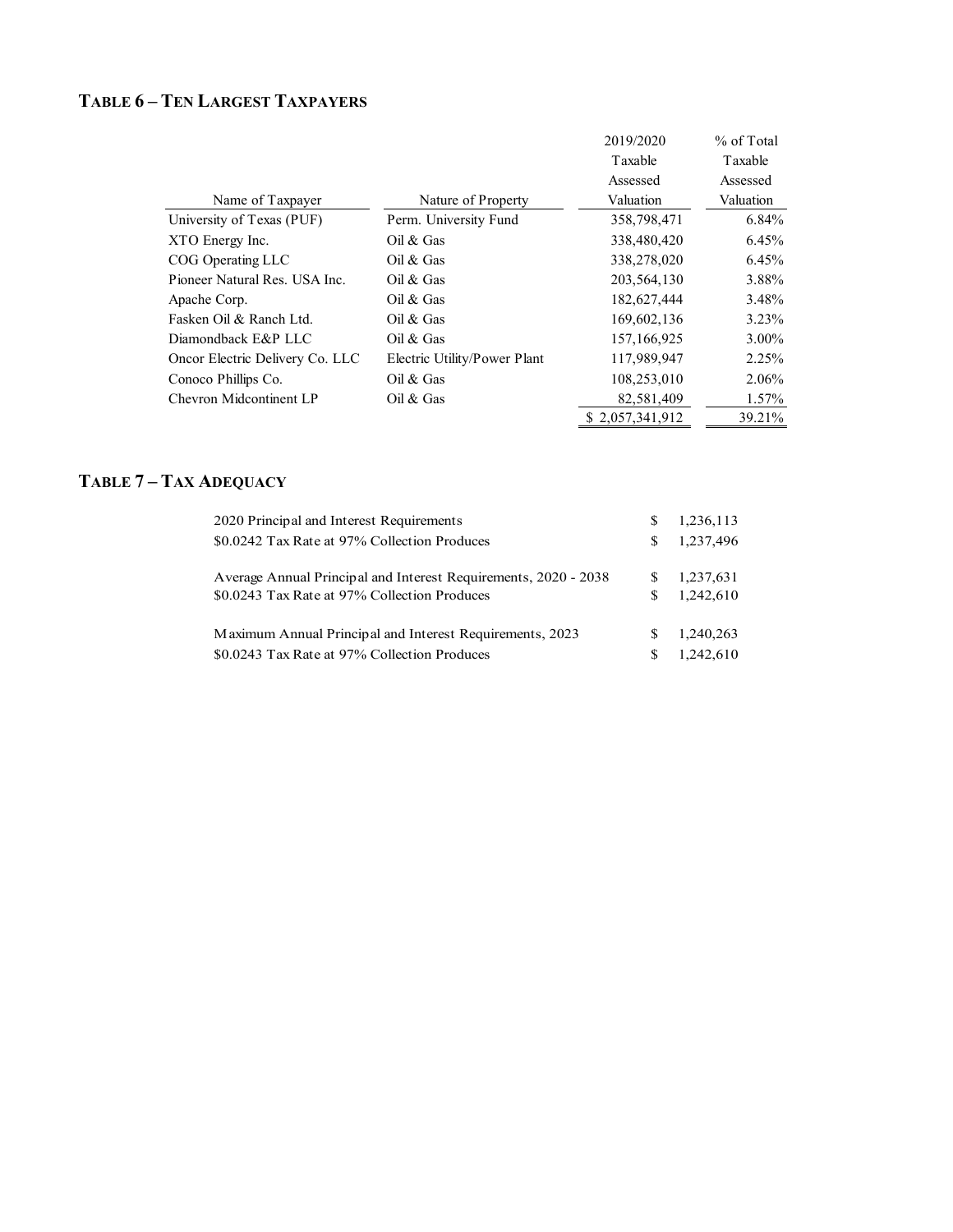#### **TABLE 9 – GENERAL OBLIGATION DEBT SERVICE REQUIREMENTS**

| Fiscal |                                 |                 |                  |         |
|--------|---------------------------------|-----------------|------------------|---------|
| Year   |                                 |                 |                  | $%$ of  |
| Ended  | <b>Outstanding Debt Service</b> | Principal       |                  |         |
| 9/30   | Principal                       | Interest        | Total            | Retired |
| 2020   | \$<br>595,000                   | \$<br>641,113   | \$<br>1,236,113  |         |
| 2021   | 620,000                         | 616,938         | 1,236,938        |         |
| 2022   | 645,000                         | 591,513         | 1,236,513        |         |
| 2023   | 675,000                         | 565,263         | 1,240,263        |         |
| 2024   | 700,000                         | 537,638         | 1,237,638        | 19.12%  |
| 2025   | 735,000                         | 501,763         | 1,236,763        |         |
| 2026   | 775,000                         | 464,013         | 1,239,013        |         |
| 2027   | 815,000                         | 424,263         | 1,239,263        |         |
| 2028   | 855,000                         | 382,513         | 1,237,513        |         |
| 2029   | 900,000                         | 338,638         | 1,238,638        | 43.23%  |
| 2030   | 935,000                         | 302,113         | 1,237,113        |         |
| 2031   | 965,000                         | 273,009         | 1,238,009        |         |
| 2032   | 995,000                         | 242,384         | 1,237,384        |         |
| 2033   | 1,030,000                       | 210,100         | 1,240,100        |         |
| 2034   | 1,060,000                       | 176,138         | 1,236,138        | 72.70%  |
| 2035   | 1,095,000                       | 140,434         | 1,235,434        |         |
| 2036   | 1,135,000                       | 102,803         | 1,237,803        |         |
| 2037   | 1,175,000                       | 63,088          | 1,238,088        |         |
| 2038   | 1,215,000                       | 21,263          | 1,236,263        | 100.00% |
|        | \$16,920,000                    | \$<br>6,594,981 | \$<br>23,514,981 |         |

#### **TABLE 10 – AUTHORIZED BUT UNISSUED GENERAL OBLIGATION BONDS**

As of January 31, 2020, the County has no authorized but unissued bonds.

#### **TABLE 11 – OTHER OBLIGATIONS**

As of September 30, 2019, the County has no other obligations.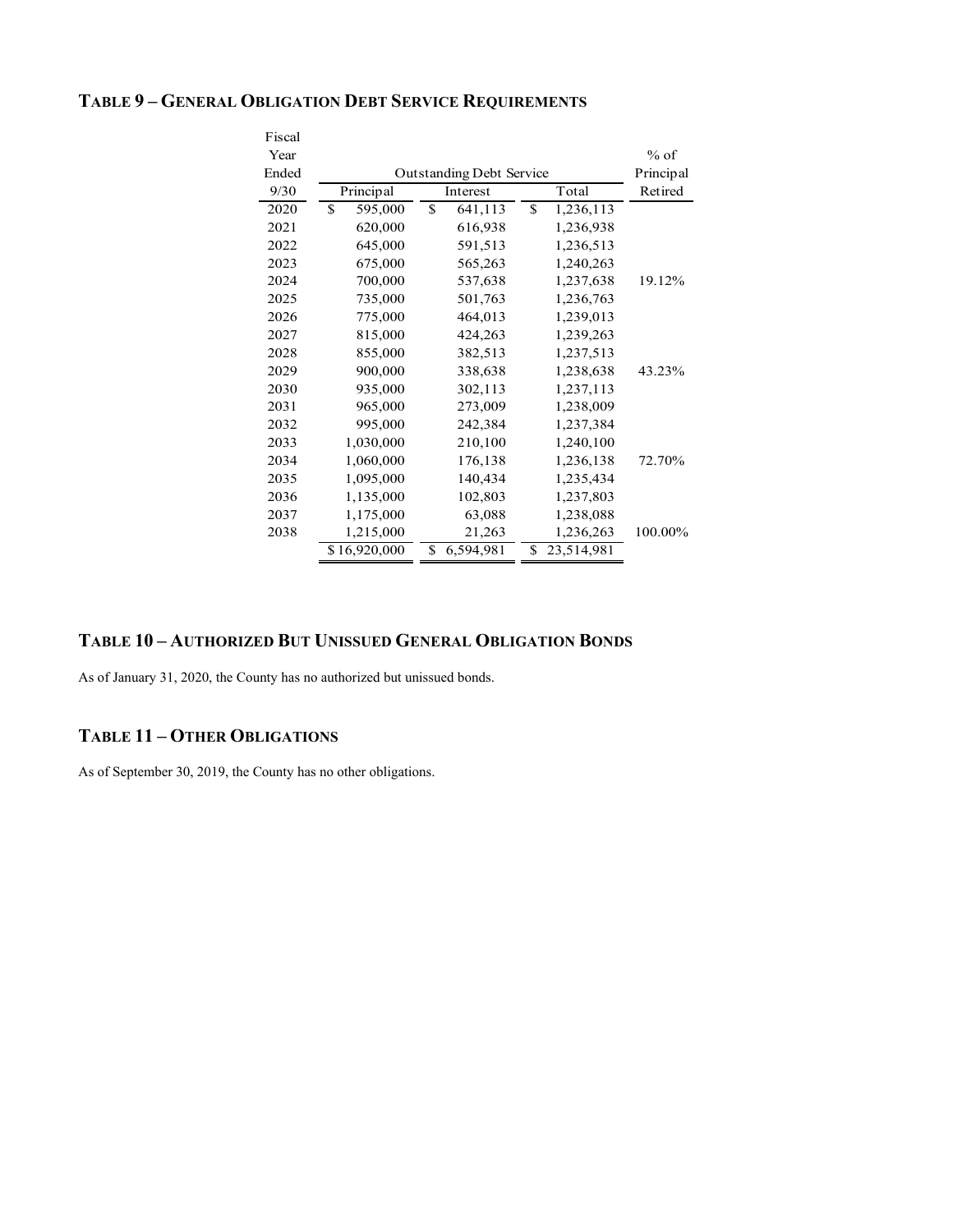|                             |                   |           |              |             |               | Fiscal Year Ending September 30, |              |            |              |             |
|-----------------------------|-------------------|-----------|--------------|-------------|---------------|----------------------------------|--------------|------------|--------------|-------------|
| Revenues                    | $2019^{(1)}$      |           |              | 2018        |               | 2017                             |              | 2016       |              | 2015        |
| Property Taxes              | \$<br>23,751,739  |           | \$           | 22,832,735  | \$            | 20,864,938                       | \$           | 26,016,336 | \$           | 25,137,012  |
| Fees & Fines                |                   | 3,158,626 |              | 3,248,618   |               | 3,439,651                        |              | 3,119,460  |              | 3,159,331   |
| Interest                    |                   | 1,200,879 |              | 849,828     |               | 321,290                          |              | 131,200    |              | 29,183      |
| Grants                      |                   | 736,538   |              | 624,532     |               | 1,118,374                        |              | 5,239,532  |              | 4,821,007   |
| Miscellaneous               |                   | 1,683,674 |              | 1,025,235   |               | 1,666,856                        |              | 1,402,383  |              | 3,411,576   |
| <b>Total Revenues</b>       | 30,531,456        |           | \$           | 28,580,948  | \$            | 27,411,109                       | \$           | 35,908,911 | \$           | 36,558,109  |
| Expenditures                |                   |           |              |             |               |                                  |              |            |              |             |
| Executive                   |                   | 371,088   | \$           | 292,702     | \$            | 317,636                          | $\mathbb{S}$ | 305,113    | $\mathbb{S}$ | 264,450     |
| General & Administrative    | 17,474,260        |           |              | 14,211,136  |               | 17,949,893                       |              | 20,651,971 |              | 21,285,059  |
| Health & Welfare            |                   | 1,657,590 |              | 1,126,098   |               | 1,271,070                        |              | 1,340,807  |              | 1,237,656   |
| Judicial                    | 1,269,561         |           |              | 1,966,703   |               | 845,749                          |              | 860,415    |              | 703,225     |
| Legal                       |                   | 523,383   |              | 337,748     |               | 371,454                          |              | 380,920    |              | 325,205     |
| Public Safety               | 4,826,140         |           |              | 3,679,371   |               | 3,623,011                        |              | 3,781,484  |              | 3,597,480   |
| Interst on long-term debt   |                   | 618,055   |              | 31,384      |               |                                  |              |            |              |             |
| Bond issuance cost and fees |                   |           |              | 344,497     |               |                                  |              |            |              |             |
| <b>Total Expenditures</b>   | 26,740,077<br>\$. |           | $\mathbb{S}$ | 21,989,639  | <sup>\$</sup> | 24,378,813                       | $\mathbf S$  | 27,320,710 | \$           | 27,413,075  |
| Transfers In (Out)          | \$                |           | \$           |             | \$            |                                  | \$           | 64,124     | \$           |             |
| Increase in Net Assets      | 3,791,379         |           |              | 6,591,309   |               | 3,032,296                        |              | 8,652,325  |              | 9,145,034   |
| Prior Period Adjustment     |                   |           |              | (5,626,132) |               | (4, 923)                         |              | 1,451,240  |              | (4,336,582) |
| Net Assets, Beginning       | 53,836,866        |           |              | 52,871,689  |               | 49,844,316                       |              | 39,740,751 |              | 34,932,299  |
| <b>Ending Net Assets</b>    | 57,628,245<br>\$  |           | $\mathbb{S}$ | 53,836,866  | \$            | 52,871,689                       | \$           | 49,844,316 | \$           | 39,740,751  |

## **TABLE 12 – CHANGES IN NET ASSETS**

(1) Unaudited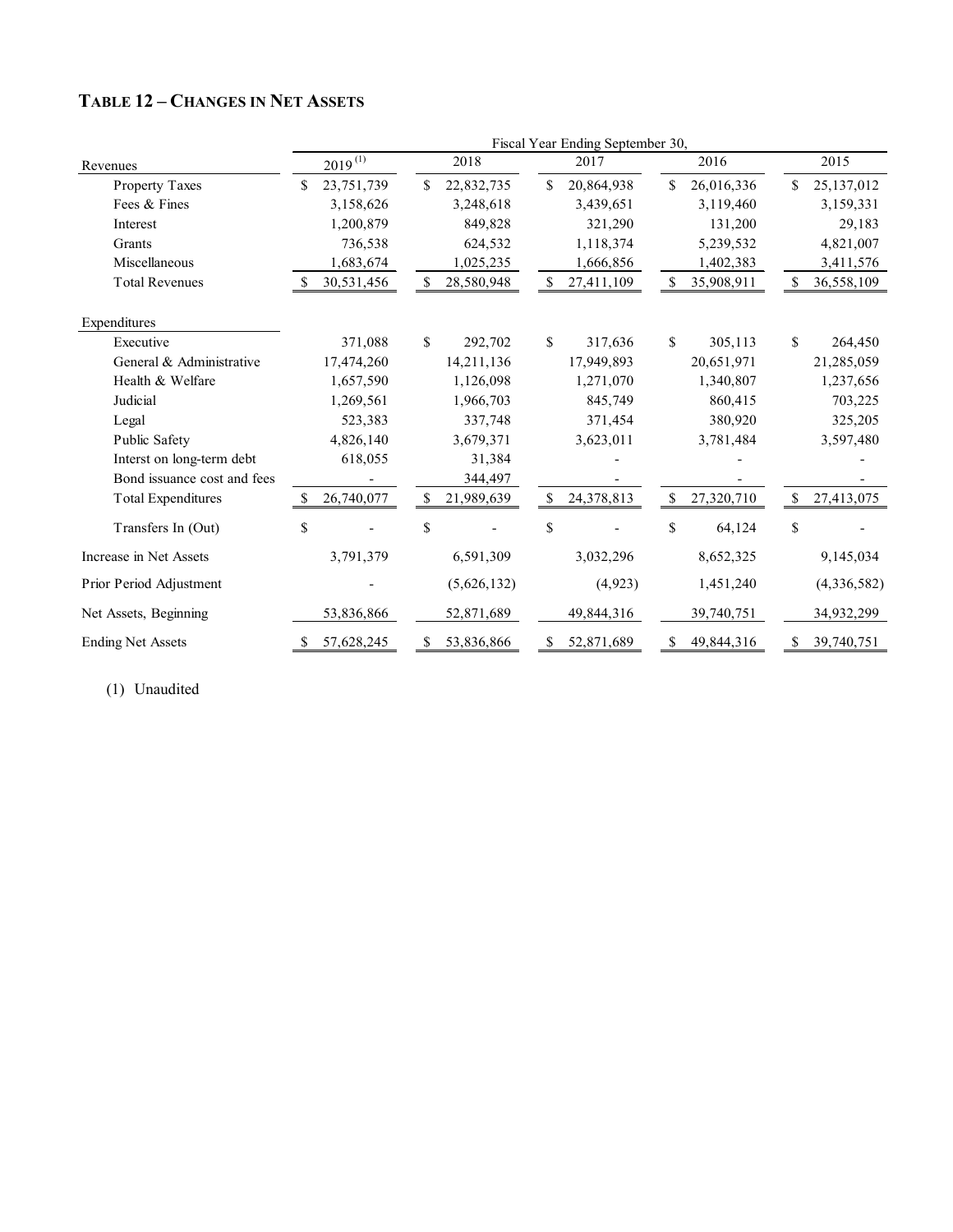|                                 |                                          |                   | Fiscal Year Ending September 30, |                  |                  |
|---------------------------------|------------------------------------------|-------------------|----------------------------------|------------------|------------------|
| Revenues                        | $2019^{(1)}$                             | 2018              | 2017                             | 2016             | 2015             |
| Taxes                           | \$20,414,567                             | \$18,783,405      | \$17,092,727                     | 20,898,954<br>\$ | \$20,020,934     |
| Fees and Fines                  | 3,158,626                                | 3,247,919         | 3,435,692                        | 3,112,786        | 3,220,087        |
| Interest                        | 999,209                                  | 596,377           | 223,841                          | 95,597           | 23,650           |
| Other Receipts                  | 1,448,521                                | 1,081,688         | 1,509,806                        | 1,370,801        | 3,226,006        |
| <b>Total Revenues</b>           | \$26,020,923                             | \$23,709,389      | \$22,262,066                     | 25,478,138<br>\$ | \$26,490,677     |
| Expenditures                    |                                          |                   |                                  |                  |                  |
| Executive                       | \$<br>371,088                            | \$<br>291,582     | $\mathcal{S}$<br>278,681         | \$<br>280,297    | \$<br>279,551    |
| General Administration          | 12,168,994                               | 13,445,448        | 13,918,439                       | 13,717,874       | 15,825,029       |
| Health and Welfare              | 1,376,159                                | 897,006           | 898,005                          | 1,004,184        | 1,027,659        |
| Judicial                        | 1,269,561                                | 2,055,121         | 761,549                          | 788,127          | 744,472          |
| Legal                           | 523,383                                  | 343,939           | 330,452                          | 345,019          | 338,423          |
| Public Safety                   | 4,303,424                                | 2,873,283         | 2,292,274                        | 2,574,330        | 2,967,206        |
| <b>Total Expenditures</b>       | 20,012,609                               | \$.<br>19,906,379 | \$18,479,400                     | 18,709,831<br>\$ | \$21,182,340     |
| Excess (Deficiency) Revenues    |                                          |                   |                                  |                  |                  |
| Over Expenditures               | 6,008,314<br>\$                          | 3,803,010<br>\$   | \$<br>3,782,666                  | \$<br>6,768,307  | \$<br>5,308,337  |
| Other Financing Sources (Uses): | $\left(14,017,495\right)$ <sup>(2)</sup> | (22, 535)         |                                  | (35,876)         | 644,473          |
| Net Change in Fund Balance      | (8,009,181)<br>\$.                       | 3,780,475<br>\$   | 3,782,666<br>\$.                 | \$<br>6,732,431  | 5,952,810<br>\$  |
| Fund Balance Beginning of Year  | 33,289,536                               | 30,044,236        | 26, 261, 570                     | 19,608,043       | 13,655,233       |
| <b>Balance Adjustment</b>       |                                          | (535, 175)        |                                  | (78,904)         |                  |
| Fund Balance End of Year        | 25,280,355                               | \$33,289,536      | 30,044,236<br>\$                 | 26,261,570<br>\$ | 19,608,043<br>\$ |

## **TABLE 12A – GENERAL FUND REVENUES AND EXPENDITURE HISTORY**

(1) Unaudited.

(2) The County appropriated a portion of existing fund balance to be used along with the proceeds from the County's 2018 bond issue to build a new Sheriff's Office and County Jail.